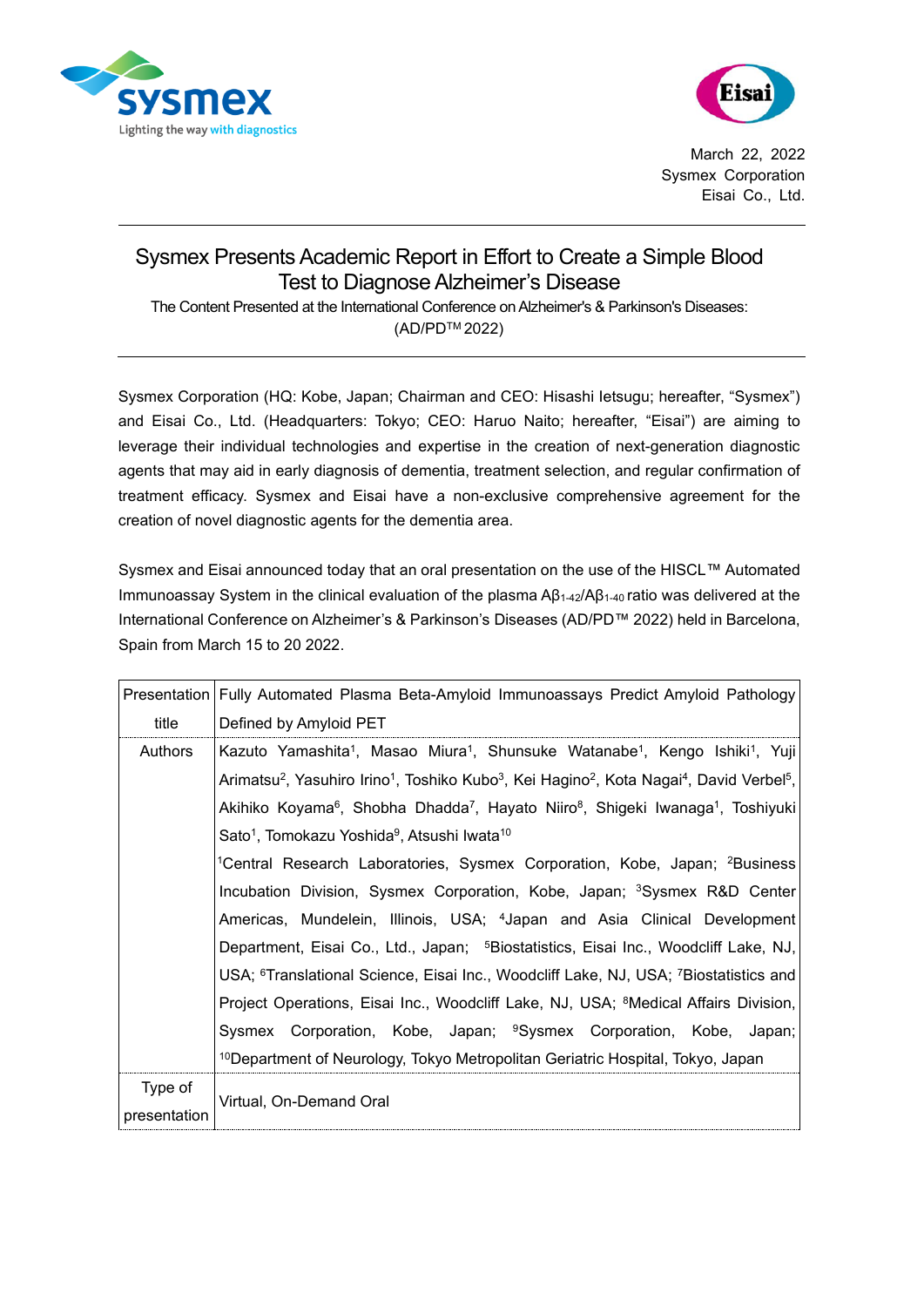Overview of Accumulation of β-amyloid peptide (Aβ) (amyloid pathology) in the brain is a hallmark presentation of Alzheimer's disease (AD). Several clinical trials on disease-modifying therapies (DMTs) targeting Aβ have been conducted. The US Food and Drug Administration has recently granted accelerated approval for an anti-amyloid antibody for early AD. Given this background, there is an increasing need for simple, cost-effective diagnostic methods of detecting amyloid pathology in the brain.

> Our group previously reported that amyloid PET status was correlated with Aβ1-42/ Aβ1-40 ratio in plasma (hereafter, "plasma Aβ ratio") and that amyloid pathology in the brain could potentially be predicted using blood biomarkers. \*1 Our research has focused on the plasma Aβ ratio using clinical specimens. In this presentation, we conducted a clinical evaluation of the plasma Aβ ratio measured using the HISCL Automated Immunoassay System (Sysmex) in comparison with amyloid PET status determined by the Centiloid method\*2 in 180 patients (Discovery Study) and 191 patients (Validation Study) clinically diagnosed with mild AD or mild cognitive impairment.

(Results)

- In the Discovery Study, the plasma Aβ ratio was significantly lower in the Amyloid PET positive group as compared to the negative group and it predicted amyloid PET status with high accuracy: sensitivity 97.5%, specificity 80.8%, AUC =  $0.93$  (0.90 – 0.97).
- ✓ In the Discovery Study, the plasma Aβ ratio and Centiloid unit (CL) were significantly correlated with a Spearman rank correlation coefficient<sup>\*3</sup> of -0.75 (P<0.001), and this indicates that our assay could be indicative of the amount of Aβ accumulation in the brain. Also, we observed inconsistency in several patients, who had a positive plasma Aβ ratio and a negative CL. This inconsistency has also been found in other studies and it was reported that it represented an increased risk of conversion to PET positive as compared to Aβ ratio negative subjects.<sup>\*4</sup> Our results suggest that the plasma Aβ ratio measured using the HISCL Automated Immunoassay System could potentially indicate presence of amyloid pathology in the brain at an earlier stage when it was not detectable by PET.

Since measurement of plasma  $AB_{1-42}$  and  $AB_{1-40}$  in the HISCL is fully automated immunoassay that is less invasive and more accessible, it may contribute to the diagnosis of AD in routine clinical practice. We believe that the plasma Aβ can contribute to early diagnosis, of AD, treatment selection and monitoring of treatment effect.